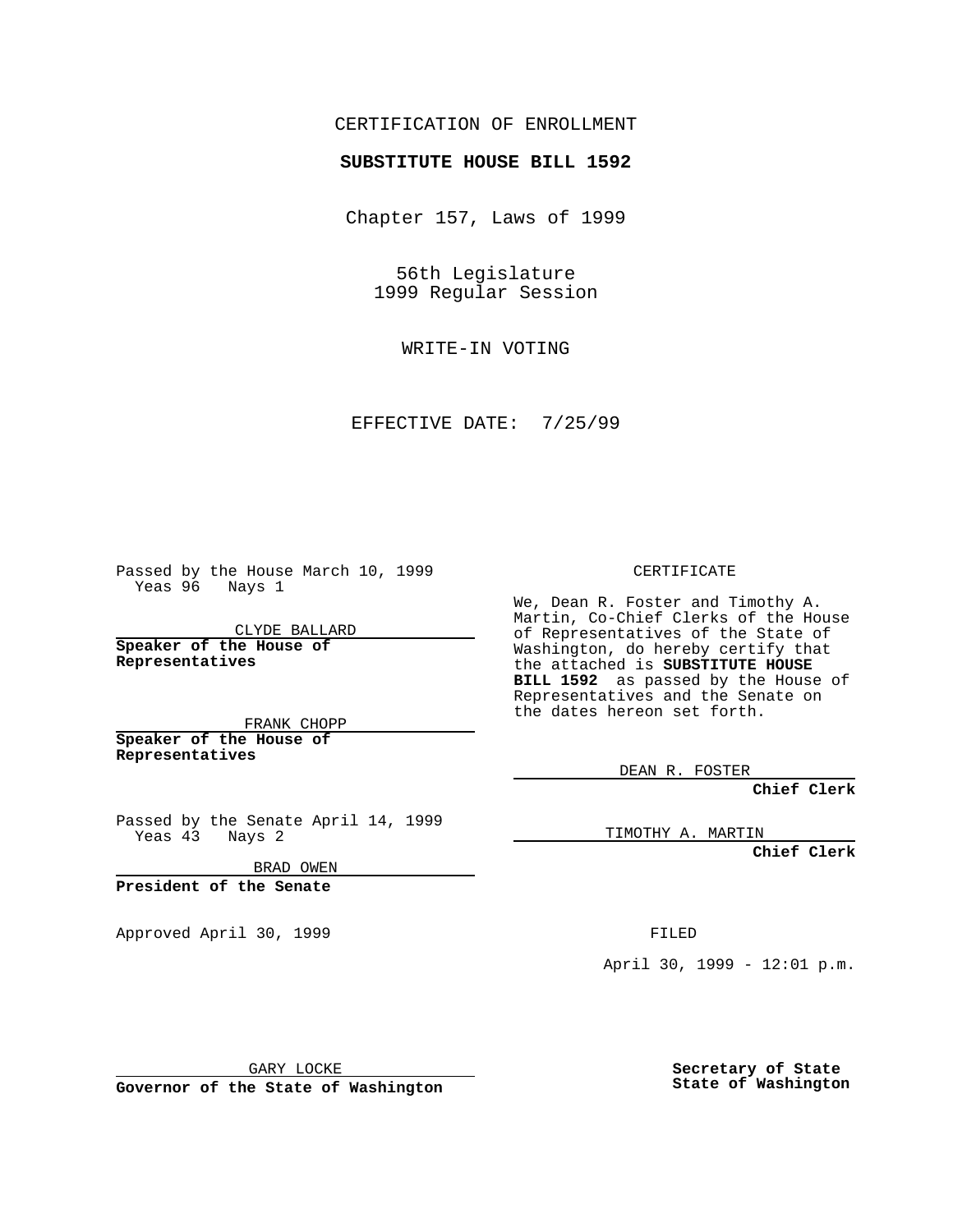## **SUBSTITUTE HOUSE BILL 1592** \_\_\_\_\_\_\_\_\_\_\_\_\_\_\_\_\_\_\_\_\_\_\_\_\_\_\_\_\_\_\_\_\_\_\_\_\_\_\_\_\_\_\_\_\_\_\_

\_\_\_\_\_\_\_\_\_\_\_\_\_\_\_\_\_\_\_\_\_\_\_\_\_\_\_\_\_\_\_\_\_\_\_\_\_\_\_\_\_\_\_\_\_\_\_

Passed Legislature - 1999 Regular Session

#### **State of Washington 56th Legislature 1999 Regular Session**

**By** House Committee on State Government (originally sponsored by Representatives D. Schmidt, Bush, Miloscia and Dunshee; by request of Secretary of State)

Read first time 03/02/1999.

 AN ACT Relating to write-in voting; and amending RCW 29.04.180, 29.15.050, 29.62.180, and 29.54.050.

BE IT ENACTED BY THE LEGISLATURE OF THE STATE OF WASHINGTON:

 **Sec. 1.** RCW 29.04.180 and 1995 c 158 s 1 are each amended to read as follows:

 Any person who desires to be a write-in candidate and have such votes counted at a primary or election may, if the jurisdiction of the office sought is entirely within one county, file a declaration of candidacy with the county auditor not later than the day before the primary or election. If the jurisdiction of the office sought encompasses more than one county the declaration of candidacy shall be filed with the secretary of state not later than the day before the primary or election. Declarations of candidacy for write-in candidates must be accompanied by a filing fee in the same manner as required of other candidates filing for the office as provided in RCW 29.15.050.

 Votes cast for write-in candidates who have filed such declarations of candidacy and write-in votes for persons appointed by political parties pursuant to RCW 29.18.160 need only specify the name of the candidate in the appropriate location on the ballot in order to be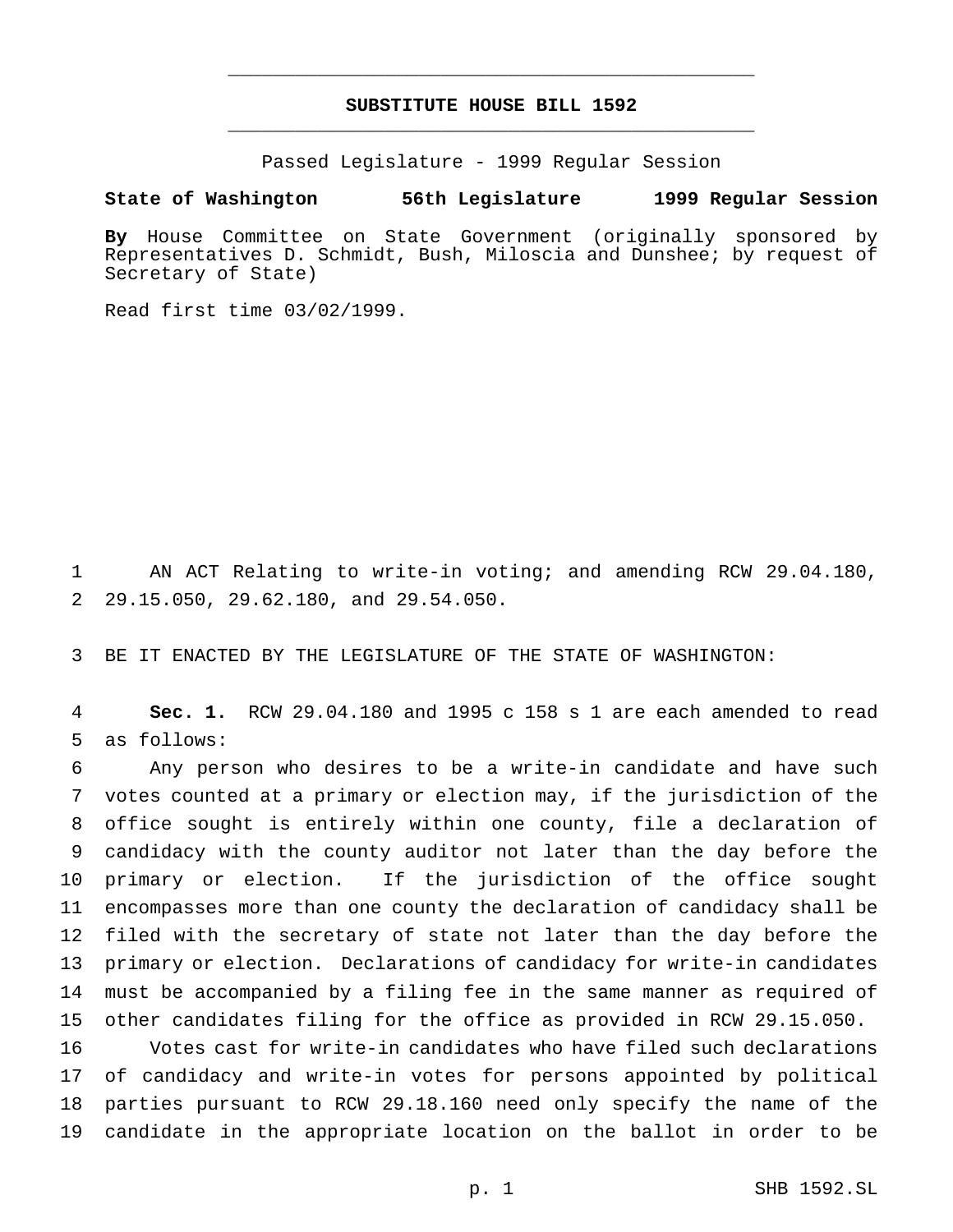counted. Write-in votes cast for any other candidate, in order to be counted, must designate the office sought and position number or 3 political party, if applicable. In order for write-in votes to be valid in jurisdictions employing optical-scan mark sense ballot systems the voter must complete the proper mark next to the write-in line for that office.

No person may file as a write-in candidate where:

 (1) At a general election, the person attempting to file either filed as a write-in candidate for the same office at the preceding primary or the person's name appeared on the ballot for the same office at the preceding primary;

 (2) The person attempting to file as a write-in candidate has already filed a valid write-in declaration for that primary or election, unless one or the other of the two filings is for the office of precinct committeeperson;

 (3) The name of the person attempting to file already appears on the ballot as a candidate for another office, unless one of the two offices for which he or she is a candidate is precinct committeeperson. The declaration of candidacy shall be similar to that required by RCW 29.15.010. No write-in candidate filing under RCW 29.04.180 may be included in any voter's pamphlet produced under chapter 29.80 RCW unless that candidate qualifies to have his or her name printed on the general election ballot. The legislative authority of any jurisdiction producing a local voter's pamphlet under chapter 29.81A RCW may provide, by ordinance, for the inclusion of write-in candidates in such pamphlets.

 **Sec. 2.** RCW 29.15.050 and 1990 c 59 s 85 are each amended to read as follows:

 A filing fee of one dollar shall accompany each declaration of candidacy for precinct committee officer; a filing fee of ten dollars shall accompany the declaration of candidacy for any office with a fixed annual salary of one thousand dollars or less; a filing fee equal to one percent of the annual salary of the office at the time of filing shall accompany the declaration of candidacy for any office with a fixed annual salary of more than one thousand dollars per annum. No filing fee need accompany a declaration of candidacy for any office for 37 which compensation is on a per diem or per meeting attended basis( $(\tau$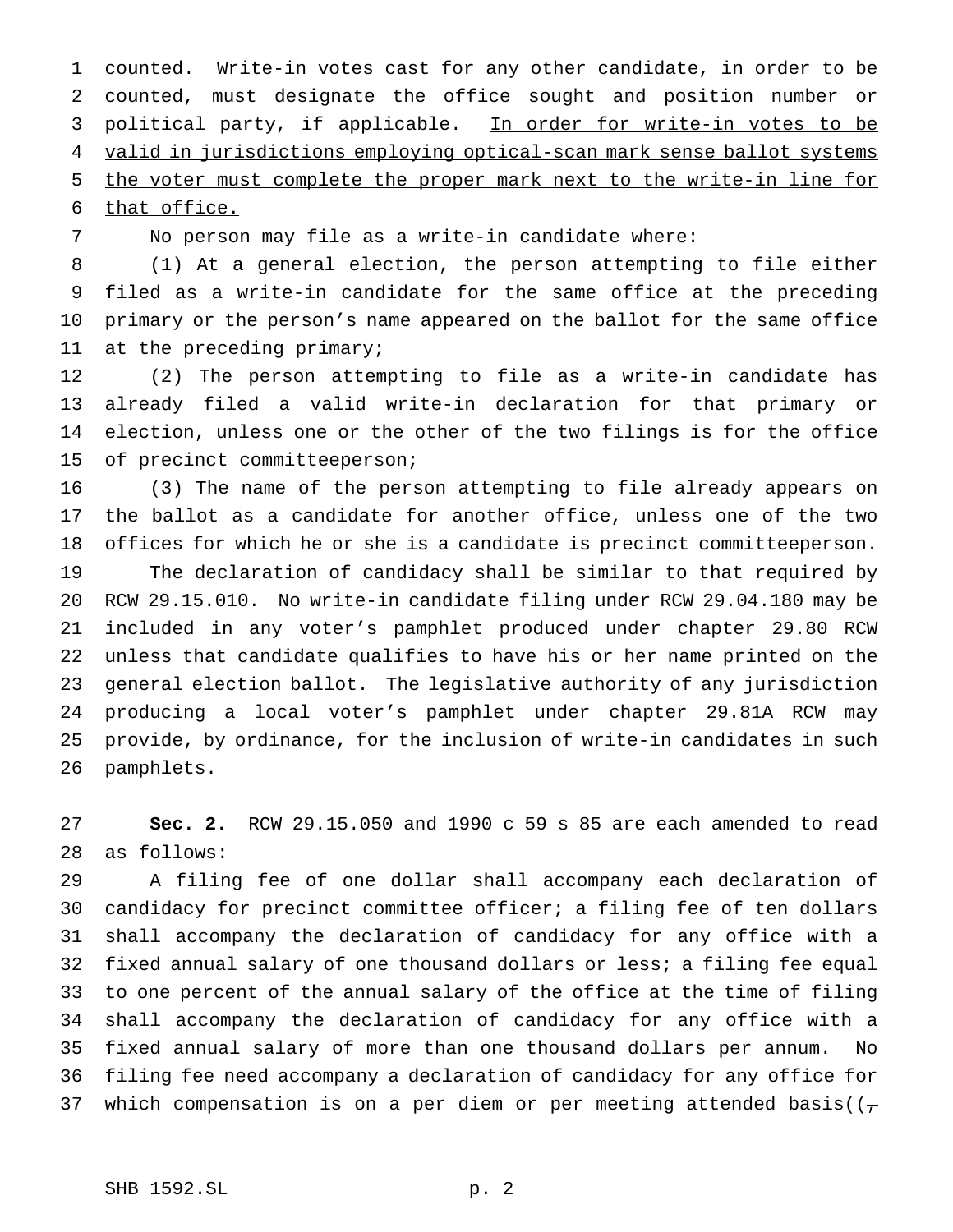nor for the filing of any declaration of candidacy by a write-in candidate)).

 A candidate who lacks sufficient assets or income at the time of filing to pay the filing fee required by this section shall submit with his or her declaration of candidacy a nominating petition. The petition shall contain not less than a number of signatures of registered voters equal to the number of dollars of the filing fee. The signatures shall be of voters registered to vote within the jurisdiction of the office for which the candidate is filing.

When the candidacy is for:

 (1) A legislative or judicial office that includes territory from more than one county, the fee shall be paid to the secretary of state for equal division between the treasuries of the counties comprising the district.

 (2) A city or town office, the fee shall be paid to the county auditor who shall transmit it to the city or town clerk for deposit in the city or town treasury.

 **Sec. 3.** RCW 29.62.180 and 1995 c 158 s 2 are each amended to read as follows:

20 (1) For any office at any election or primary, any voter may write in on the ballot the name of any person for an office who has filed as a write-in candidate for the office in the manner provided by RCW 29.04.180 and such vote shall be counted the same as if the name had been printed on the ballot and marked by the voter. No write-in vote made for any person who has not filed a declaration of candidacy pursuant to RCW 29.04.180 is valid if that person filed for the same office, either as a regular candidate or a write-in candidate, at the preceding primary. Any abbreviation used to designate office, position, or political party shall be accepted if the canvassing board can determine, to their satisfaction, the voter's intent.

 (2) The number of write-in votes cast for each office must be recorded and reported with the canvass for the election.

33 (3) Write-in votes cast for an individual candidate for an office 34 need not be tallied if( $(-$  assuming all of these)) the total number of 35 write-in votes ((were)) cast for the ((same person)) office is not 36 greater than the number of votes cast for the candidate apparently nominated or elected, and the write-in votes could not have altered the 38 outcome of the primary or election. In the case of write-in votes for